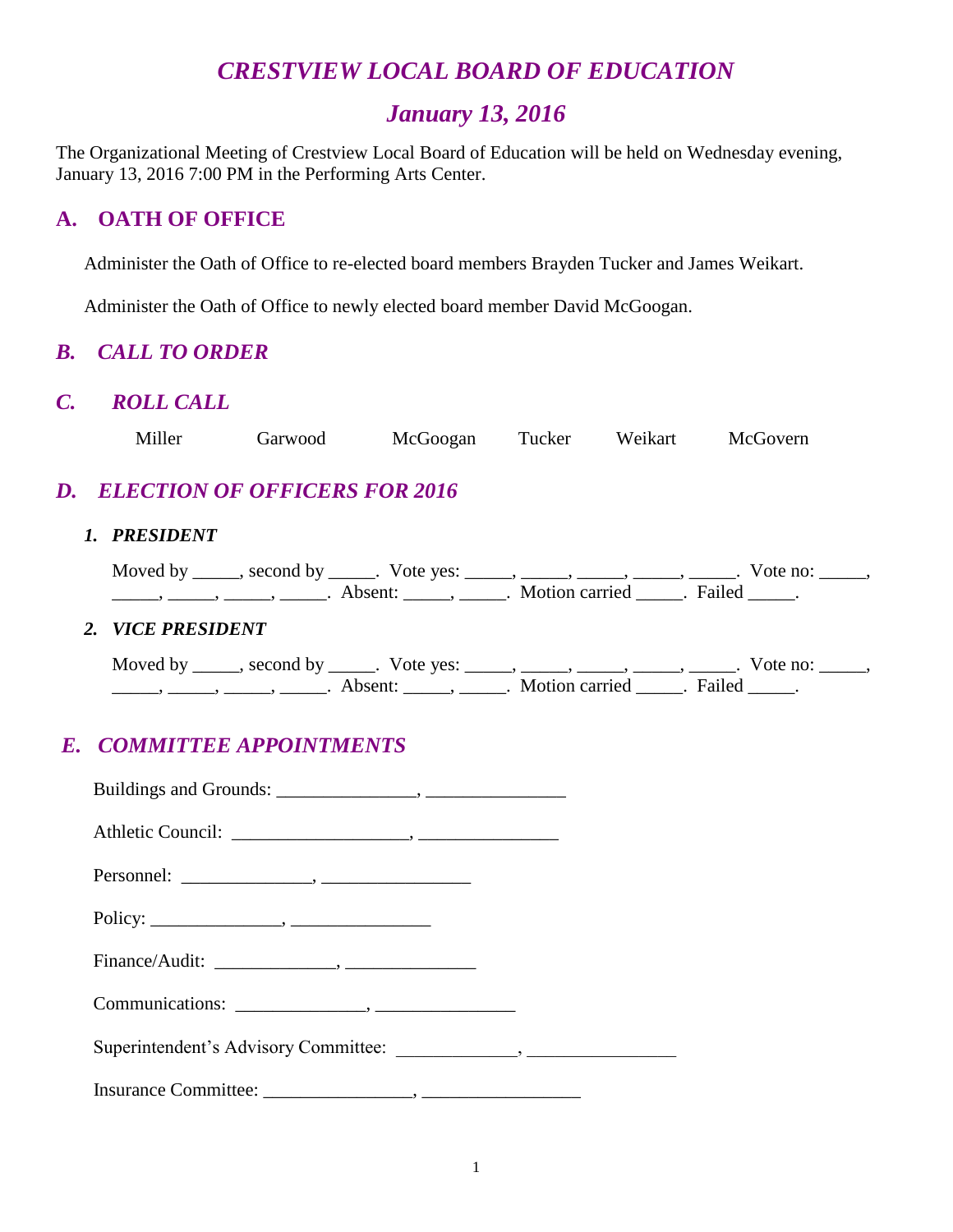# *F. DESIGNATE THE OFFICIAL NEWSPAPER*

1. Moved by \_\_\_\_\_, second by \_\_\_\_\_ to designate the \_\_\_\_\_\_\_\_\_\_\_\_\_ as the board's official newspaper.

Vote yes: \_\_\_\_\_, \_\_\_\_\_, \_\_\_\_\_, \_\_\_\_\_, Vote no: \_\_\_\_\_, \_\_\_\_\_, \_\_\_\_\_, \_\_\_\_\_, \_\_\_\_\_\_, Absent: \_\_\_\_\_\_, \_\_\_\_\_\_. Motion carried \_\_\_\_\_\_. Failed \_\_\_\_\_.

### *G. LEGAL SERVICES*

1. Recommend: A resolution that the Board employ the firm of Smith, Peters & Kalail Co., LPA as legal counsel and hereby authorize the Superintendent, Treasurer and Board President to engage the services of said firm on an as needed basis.

Moved by \_\_\_\_\_, second by \_\_\_\_\_. Vote yes: \_\_\_\_\_, \_\_\_\_\_, \_\_\_\_\_, \_\_\_\_\_, \_\_\_\_. Vote no: \_\_\_\_\_, \_\_\_\_\_, \_\_\_\_\_, \_\_\_\_\_, \_\_\_\_\_. Absent: \_\_\_\_\_, \_\_\_\_\_. Motion carried \_\_\_\_\_. Failed \_\_\_\_\_.

### *H. SERVICE FUND*

1. Moved by \_\_\_\_\_, second by \_\_\_\_\_ to establish the Board of Education Service Fund in the amount of \$5,000.00. Vote yes: \_\_\_\_\_, \_\_\_\_, \_\_\_\_, \_\_\_\_, \_\_\_\_, Vote no: \_\_\_\_, \_\_\_\_, \_\_\_\_, \_\_\_\_, \_\_\_\_, \_\_\_\_\_. Absent: \_\_\_\_\_, \_\_\_\_\_. Motion carried \_\_\_\_\_. Failed \_\_\_\_\_.

# *I. SET REGULAR MEETING DATE AND TIME*

1. Moved by \_\_\_\_\_, second by \_\_\_\_\_ to set the date and time of the regular board meeting each month for the at a control of  $\alpha$  at  $\alpha$  o'clock PM.

Vote yes: \_\_\_\_\_, \_\_\_\_\_, \_\_\_\_\_, \_\_\_\_\_, Vote no: \_\_\_\_, \_\_\_\_, \_\_\_\_, \_\_\_\_, \_\_\_\_\_, \_\_\_\_\_\_ Absent: \_\_\_\_\_\_, \_\_\_\_\_\_. Motion carried \_\_\_\_\_\_. Failed \_\_\_\_\_.

# *J. ACQUISITION OF SURPLUS PROPERTY AND FEDERAL PROGRAMS*

1. Recommend: Designate the Superintendent and/or his designee to be in charge of acquisition of surplus property and to be responsible for all Federal program applications and reports.

Moved by \_\_\_\_\_, second by \_\_\_\_\_. Vote yes: \_\_\_\_\_, \_\_\_\_\_, \_\_\_\_\_, \_\_\_\_\_, \_\_\_\_\_. Vote no: \_\_\_\_\_, \_\_\_\_\_, \_\_\_\_\_, \_\_\_\_\_, \_\_\_\_\_. Absent: \_\_\_\_\_, \_\_\_\_\_. Motion carried \_\_\_\_\_. Failed \_\_\_\_\_.

### *K. EMPLOYMENT OF PERSONNEL*

1. Recommend: Authorize the Superintendent to employ personnel as needed in emergency situations.

Moved by \_\_\_\_\_, second by \_\_\_\_\_. Vote yes: \_\_\_\_\_, \_\_\_\_\_, \_\_\_\_\_, \_\_\_\_\_, \_\_\_\_\_. Vote no: \_\_\_\_\_, \_\_\_\_\_, \_\_\_\_\_, \_\_\_\_\_, \_\_\_\_\_. Absent: \_\_\_\_\_, \_\_\_\_\_. Motion carried \_\_\_\_\_. Failed \_\_\_\_\_.

### *L. PURCHASING AGENT*

1. Recommend: Authorize the Superintendent to act as purchasing agent for the Board of Education within annual appropriations and to make necessary purchases in cases of emergencies.

Moved by \_\_\_\_\_, second by \_\_\_\_\_. Vote yes: \_\_\_\_\_, \_\_\_\_\_, \_\_\_\_\_, \_\_\_\_\_, \_\_\_\_. Vote no: \_\_\_\_\_, \_\_\_\_\_, \_\_\_\_\_, \_\_\_\_\_, \_\_\_\_\_. Absent: \_\_\_\_\_, \_\_\_\_\_. Motion carried \_\_\_\_\_. Failed \_\_\_\_\_.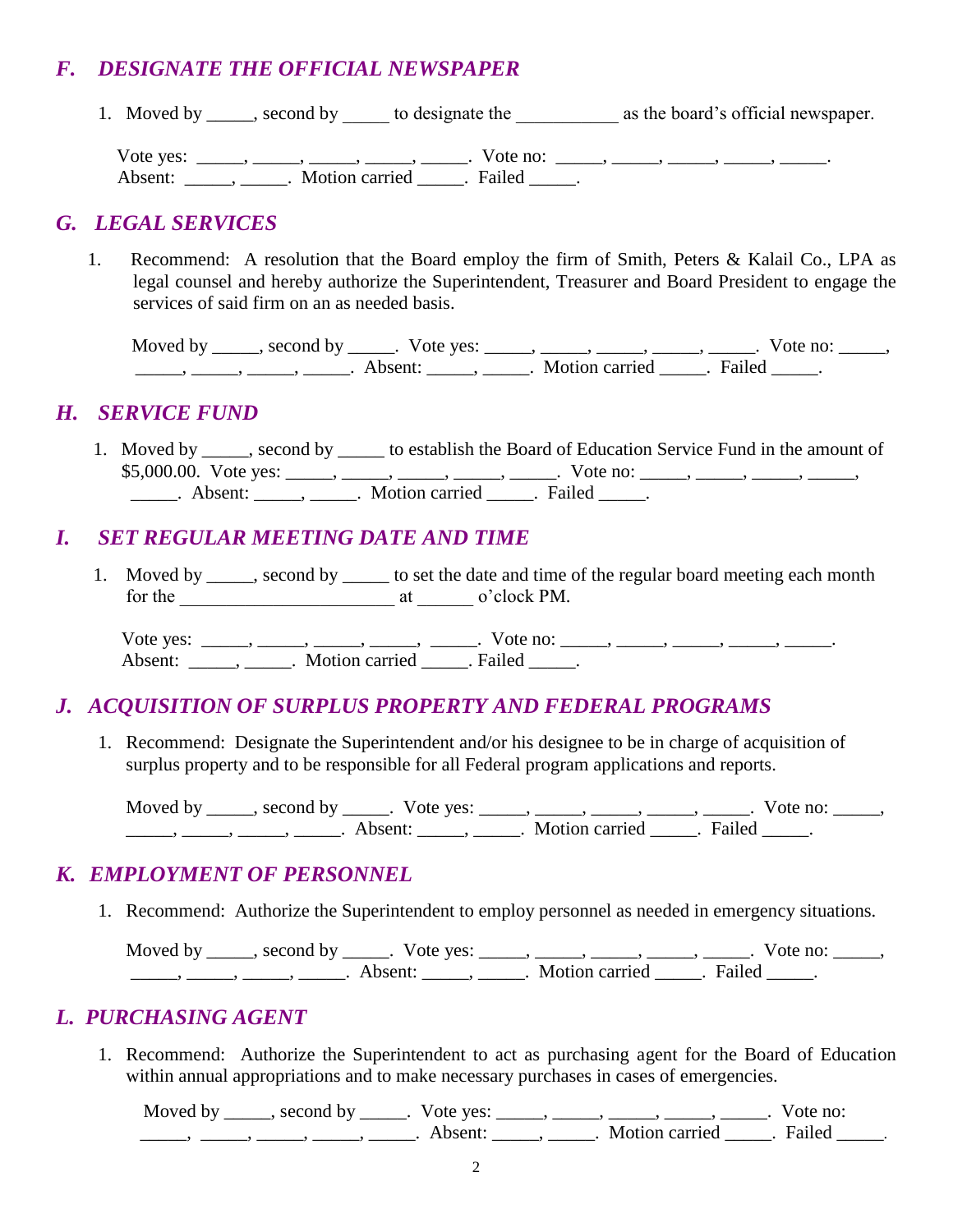### *M. PERSONAL SERVICE CONTRACTS*

1. Recommend: Authorize the Superintendent and Athletic Director to approve personal service contracts for athletic events.

Moved by \_\_\_\_\_, second by \_\_\_\_\_. Vote yes: \_\_\_\_\_, \_\_\_\_\_, \_\_\_\_\_, \_\_\_\_\_, \_\_\_\_\_. Vote no: \_\_\_\_\_, \_\_\_\_\_, \_\_\_\_\_, \_\_\_\_\_, \_\_\_\_\_. Absent: \_\_\_\_\_, \_\_\_\_\_. Motion carried \_\_\_\_\_. Failed \_\_\_\_\_.

# *N. TRAVEL OF EMPLOYEES*

 1. Recommend: Authorize the Superintendent to approve travel of employees to conduct official school business and/or attend authorized professional meetings.

Moved by \_\_\_\_\_, second by \_\_\_\_\_. Vote yes: \_\_\_\_\_, \_\_\_\_\_, \_\_\_\_\_, \_\_\_\_\_, \_\_\_\_\_. Vote no: \_\_\_\_\_, \_\_\_\_\_, \_\_\_\_\_, \_\_\_\_\_, \_\_\_\_\_. Absent: \_\_\_\_\_, \_\_\_\_\_. Motion carried \_\_\_\_\_. Failed \_\_\_\_\_.

### *O. STUDENT ACHIEVEMENT LIAISON*

1. Recommend: To appoint \_\_\_\_\_\_\_\_\_\_\_ to serve as OSBA Student Achievement Liaison for 2016.

Moved by \_\_\_\_\_, second by \_\_\_\_\_. Vote yes: \_\_\_\_\_, \_\_\_\_\_, \_\_\_\_\_, \_\_\_\_\_, \_\_\_\_\_. Vote no: \_\_\_\_\_, \_\_\_\_\_, \_\_\_\_\_, \_\_\_\_\_, \_\_\_\_\_. Absent: \_\_\_\_\_, \_\_\_\_\_. Motion carried \_\_\_\_\_. Failed \_\_\_\_\_.

# *P. LEGISLATIVE LIAISON*

1. Recommend: To appoint \_\_\_\_\_\_\_\_\_\_ to serve as OSBA Legislative Liaison for 2016.

Moved by \_\_\_\_\_, second by \_\_\_\_\_. Vote yes: \_\_\_\_\_, \_\_\_\_\_, \_\_\_\_\_, \_\_\_\_\_, \_\_\_\_\_. Vote no: \_\_\_\_\_, \_\_\_\_\_, \_\_\_\_\_, \_\_\_\_\_, \_\_\_\_\_. Absent: \_\_\_\_\_, \_\_\_\_\_. Motion carried \_\_\_\_\_. Failed \_\_\_\_\_.

# *Q. ADJOURNMENT*

Moved by \_\_\_\_, second by \_\_\_\_\_to adjourn. Vote yes: \_\_\_\_\_, \_\_\_\_\_, \_\_\_\_\_, \_\_\_\_\_, \_\_\_\_\_. Vote no: \_\_\_\_\_\_\_, \_\_\_\_\_\_, \_\_\_\_\_\_, \_\_\_\_\_\_\_. Absent: \_\_\_\_\_\_, \_\_\_\_\_\_. Motion carried \_\_\_\_\_. Failed \_\_\_\_\_.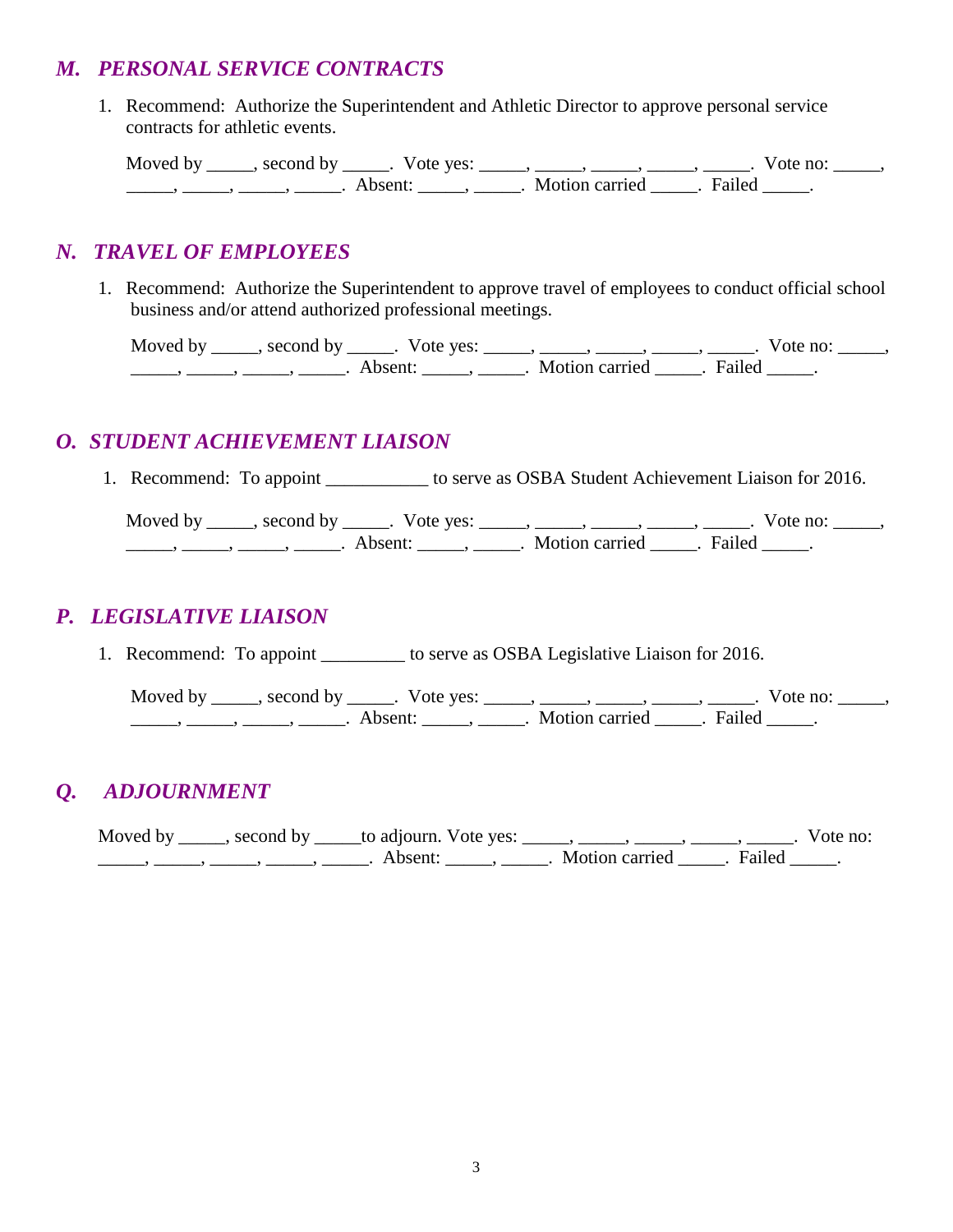# *CRESTVIEW LOCAL BOARD OF EDUCATION*

# *JANUARY 13, 2016*

The regular meeting of Crestview Local Board of Education will be held on Wedmesday evening, January 13, 2016, immediately following the organizational meeting in the Performing Arts Center.

### *AGENDA*

Visitors --------- We are glad for your presence.

In accordance with Bylaw 0169.1C all persons wishing to participate in a public Board meeting shall register their intent with the Treasurer one-half (1/2) hour in advance of the meeting and include name and address of the participant, group affiliation if appropriate, and the topic to be addressed.

### *CALL TO ORDER*

Roll Call:

| Miller | Garwood | McGoogan | Tucker | Weikart | McGovern |
|--------|---------|----------|--------|---------|----------|
|        |         |          |        |         |          |

# *PUBLIC PARTICIPATION*

# *STUDENT ACHIEVEMENT*

### *CONSENT AGENDA:*

*You have before you a copy of the items considered for tonight's consent agenda, would any Board Member wish to remove any item to be considered separately?*

#### *Treasurer's Requests:*

- 1. Approval of the minutes of the regular meeting held December 14, 2015.
- 2. Approval of a resolution authorizing the Treasurer to invest interim funds as they become available.
- 3. Approve the adoption of the Annual Tax Budget for the period of July, 2016 through June, 2017 as presented by the Treasurer.
- 4. Approval to designate the Superintendent and/or the Treasurer to attend public records training on behalf of the Board of Education.

### *Superintendent's Requests:*

1. The Board grant approval to accept interdistrict open enrollment students from any school district in Ohio for the 2016-17 school year.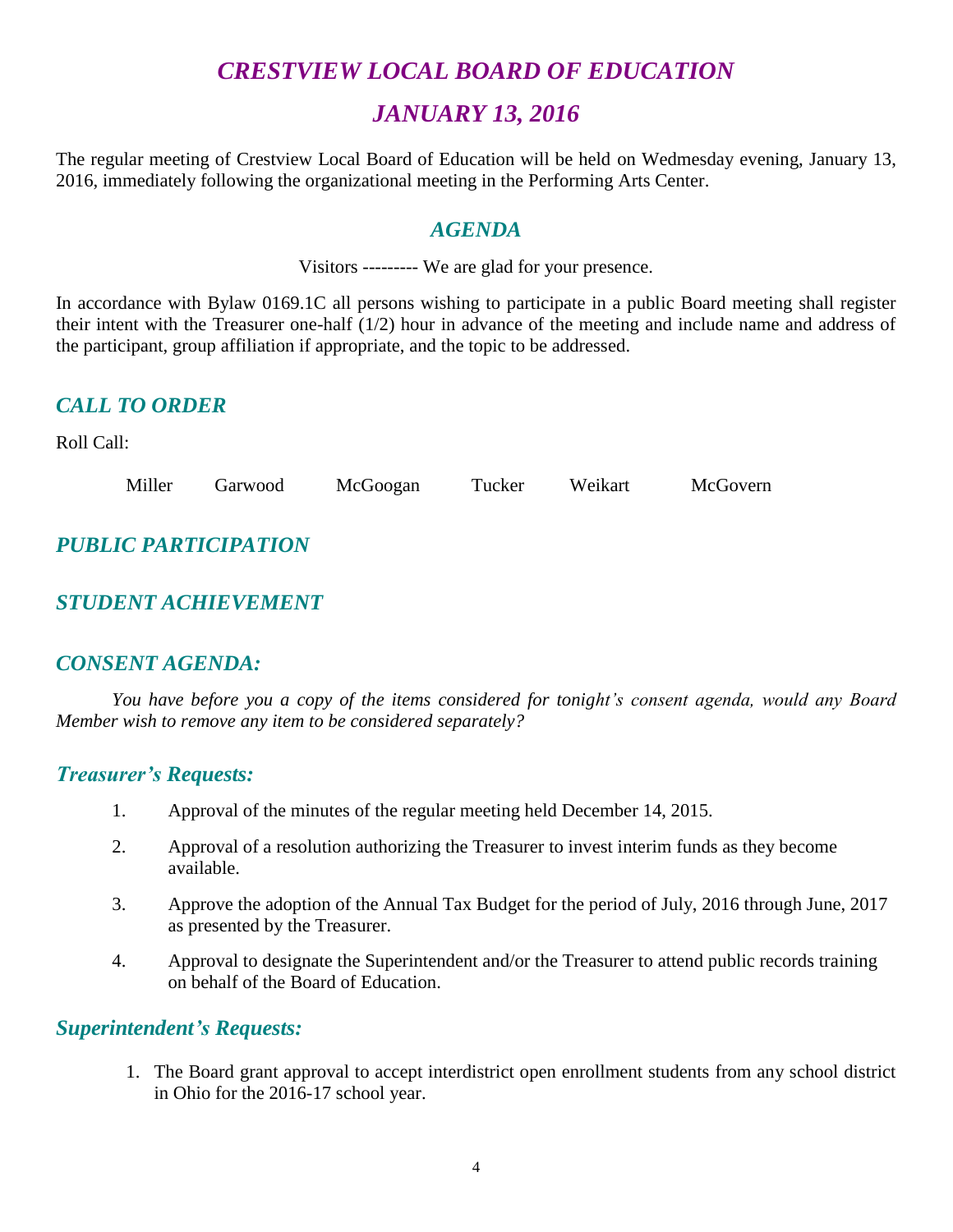2. The Board grant supplemental contracts to the following certificated personnel to provide achievement test intervention at the elementary school under the T.E.C. (Teach Each Child) program for the, 2015-16 school year, pending adequate student enrollment; stipend payment as per contract; all required reports are on file:

Benjamin Corll Kathleen Storm

3. The Board grant supplemental contracts to the following certificated personnel to provide achievement test intervention at the middle school under the T.E.C. (Teach Each Child) program for the, 2015-16 school year, pending adequate student enrollment; stipend payment as per contract; all required reports are on file:

| Allison Lemaster | Deborah Stockman |
|------------------|------------------|
| Doris Buzzard    | Monica McDonough |

4. The Board grant supplemental contracts to the following certificated personnel to provide instruction for Rockin' Rebels Healthy Kids Club at the elementary school for the 2015-16 school year, effective January 5, 2016, pending adequate student enrollment; stipend payment as per contract; all required reports are on file:

Benjamin Corll

5. The Board grant pupil activity contracts to the following nonteaching personnel for the 2015-16 school year as per salary schedule for the assignment designated pursuant to O.R.C. 3313.53; pending receipt of all required reports:

Sarah Blakeman

- 6. The Board grant maternity leave as requested by Jill Griffith, Crestview Elementary School Teacher, beginning on March 21, 2016 through the end of the 2015-16 school year.
- 7. The Board grant FMLA (Family Medical Leave Act) to Jill Griffith at the expiration of her maternity leave as requested for a period not to exceed twelve (12) weeks.
- 8. The Board grant supplemental contracts to the following certificated personnel for the 2015-2016 as per salary schedule for the assignment designated; all required reports are on file:

Gail Barnhart – School Detention Monitor Erica Guerrier – School Detention Monitor

9. The Board approve placement on a higher teacher pay scale effective the beginning of the second semester for the 2015-16 school year; pending receipt of all required reports:

> Stephanie Stewart – Masters Danielle Orville – Masters + Kathleen Storm – Masters Caitlin Reash – Masters +

Ashley Bartholomew – Masters +

### **END of CONSENT AGENDA**

Recommend: The Board approve the consent agenda as presented:

| Moved by | second by ______ to approve consent agenda. Vote yes: |                         |  |
|----------|-------------------------------------------------------|-------------------------|--|
| Vote no: | Absent <sup>.</sup>                                   | Motion carried . Failed |  |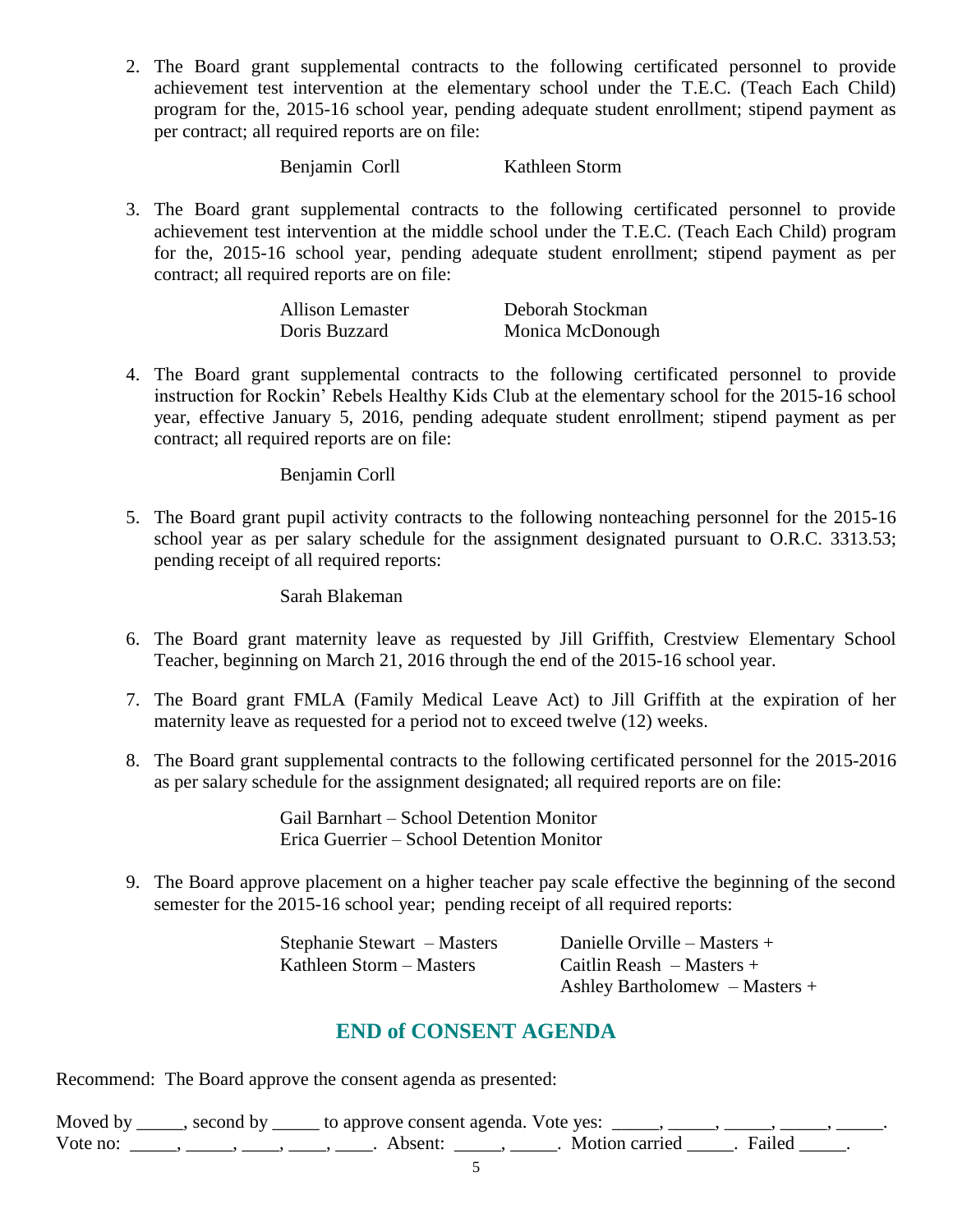### *Treasurer's Requests/Recommendations not included in Consent Agenda:*

1. Approve financial reports and investments as prepared and presented.

| Moved by second by | Note yes: | $\sim$ $\sim$ $\sim$ $\sim$ $\sim$ $\sim$ | Vote no: |  |
|--------------------|-----------|-------------------------------------------|----------|--|
| Absent:            |           | Motion carried Failed                     |          |  |

- 2. Recommend: The Board accept donations from:
	- a. Crestview Rebel Hoops \$4647.30 for Boys Basketball/team shoes & warmups

Moved by \_\_\_\_\_, second by \_\_\_\_\_. Vote yes:  $\frac{1}{\sqrt{2}}$ , \_\_\_\_, \_\_\_\_, \_\_\_\_, \_\_\_\_. Vote no: \_\_\_, \_\_\_\_\_, \_\_\_\_\_\_, \_\_\_\_\_\_\_. Absent: \_\_\_\_\_\_, \_\_\_\_\_\_. Motion carried \_\_\_\_\_\_. Failed \_\_\_\_\_.

|                       | <b>Transformation Report:</b>             | Mr. Miller |  |  |
|-----------------------|-------------------------------------------|------------|--|--|
| <b>Board Reports:</b> |                                           |            |  |  |
|                       | Career Center Report                      | Mr. Tucker |  |  |
| 2.                    | <b>Student Achievement Liaison Report</b> |            |  |  |
| 3.                    | Legislative Report                        |            |  |  |
|                       | $\sim$ $\sim$ $\sim$ $\sim$ $\sim$ $\sim$ |            |  |  |

4. Student Board Member Report Bradley McGovern

### *Board Committee Reports:*

- 1. Buildings & Grounds
- 2. Athletic Council
- 3. Personnel
- 4. Finance Audit
- 5. Policy
- 6. Communications
- 7. Insurance

### *Administrative Reports:*

1. Elementary School Mrs. Dangerfield 2. Middle School Mr. Richardson 3. High School Mrs. Dickson 4. Special Education Mr. Hill 5. Athletic Mr. Cusick/Mrs. Sapp 6. Lunchroom Mrs. Peddicord 7. Technology Mr. Miller 8. Transportation Mr. Floor/Mr. Burbick 9. Maintenance Mr. Radman

### **Superintendent's Report:** Mr. Dilling